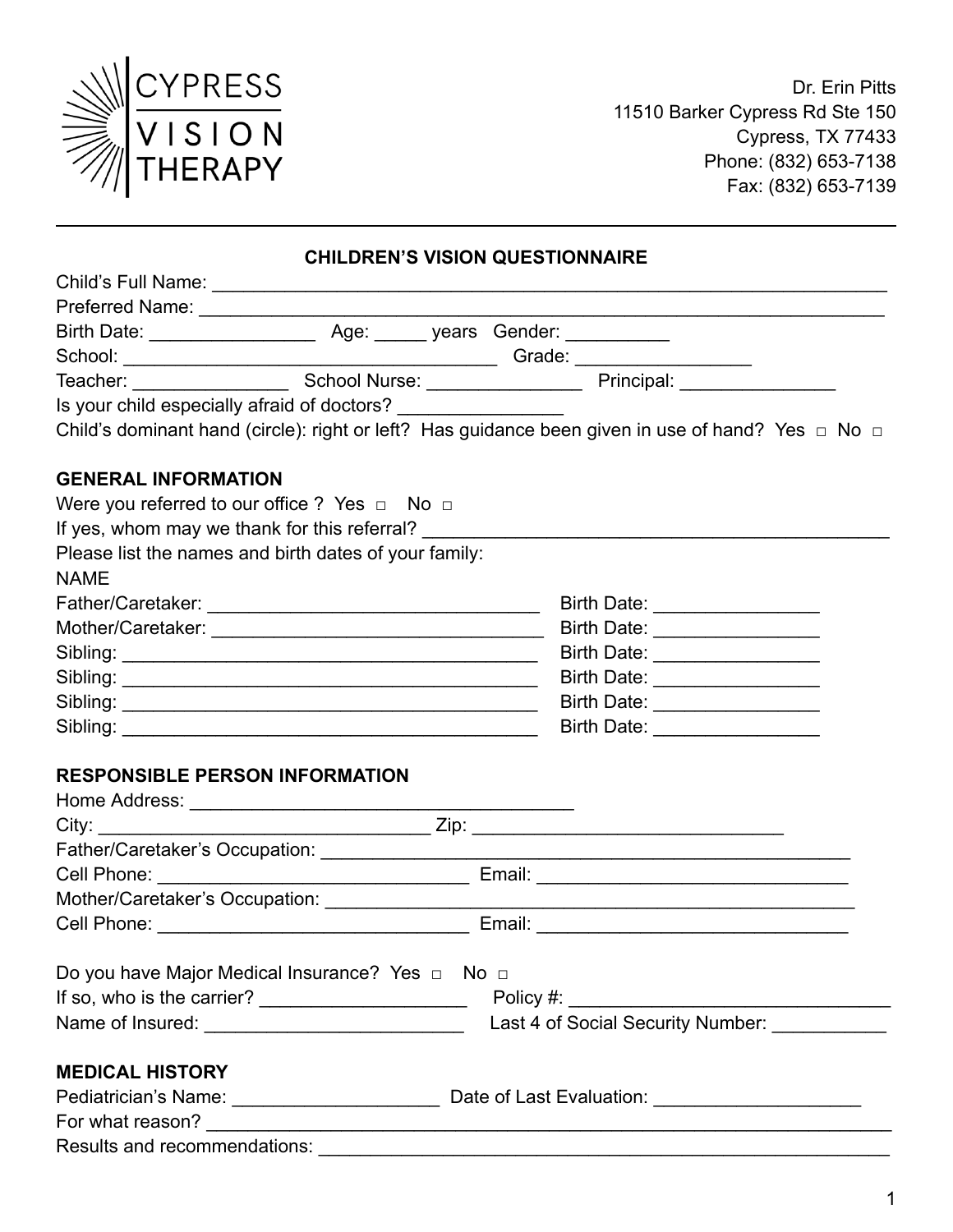| Medications currently using, including vitamins and supplements: __________________________________ |  |          |                                                                                                        |  |  |
|-----------------------------------------------------------------------------------------------------|--|----------|--------------------------------------------------------------------------------------------------------|--|--|
|                                                                                                     |  |          |                                                                                                        |  |  |
|                                                                                                     |  |          |                                                                                                        |  |  |
| Condition Age                                                                                       |  | Severity | Complications                                                                                          |  |  |
|                                                                                                     |  |          |                                                                                                        |  |  |
| Is your child generally healthy? Yes $\Box$ No $\Box$                                               |  |          |                                                                                                        |  |  |
|                                                                                                     |  |          |                                                                                                        |  |  |
|                                                                                                     |  |          | Are there any chronic problems like ear infections, asthma, hay fever, allergies? Yes $\Box$ No $\Box$ |  |  |
|                                                                                                     |  |          |                                                                                                        |  |  |
| Has a neurological evaluation been performed? Yes $\Box$ No $\Box$                                  |  |          |                                                                                                        |  |  |
|                                                                                                     |  |          |                                                                                                        |  |  |
|                                                                                                     |  |          |                                                                                                        |  |  |
| Has a psychological evaluation been performed? Yes $\Box$ No $\Box$                                 |  |          |                                                                                                        |  |  |
|                                                                                                     |  |          |                                                                                                        |  |  |
|                                                                                                     |  |          |                                                                                                        |  |  |
| Has an occupational therapy evaluation been performed? Yes $\Box$ No $\Box$                         |  |          |                                                                                                        |  |  |
|                                                                                                     |  |          |                                                                                                        |  |  |
|                                                                                                     |  |          |                                                                                                        |  |  |
|                                                                                                     |  |          | Has your child ever had a diagnosed or suspected concussion? Yes $\Box$ No $\Box$                      |  |  |
|                                                                                                     |  |          |                                                                                                        |  |  |

### Is there any history of the following?

|                               | <b>Patient Family</b> |        | Who? |
|-------------------------------|-----------------------|--------|------|
| <b>Diabetes</b>               | П                     | □      |      |
| <b>High Blood Pressure</b>    | П                     | П      |      |
| Glaucoma                      | П                     | П      |      |
| <b>Strabismus or Eye Turn</b> | П                     | П      |      |
| Amblyopia or Lazy Eye         | П                     | □      |      |
| <b>Multiple Sclerosis</b>     | П                     | □      |      |
| <b>Epilepsy or Seizures</b>   | П                     | П      |      |
| Chromosomal Imbalance         | П                     | П      |      |
| <b>Learning Disability</b>    | П                     | П      |      |
| Other                         | Г                     | $\Box$ |      |
| If other, please explain:     |                       |        |      |

### **NUTRITIONAL INFORMATION**

Current Diet: Excellent **□** Good **□** Fair **□** Poor **□** Is your child active? Yes **□** No **□** moderately? Yes **□** No **□** extremely? Yes **□** No **□**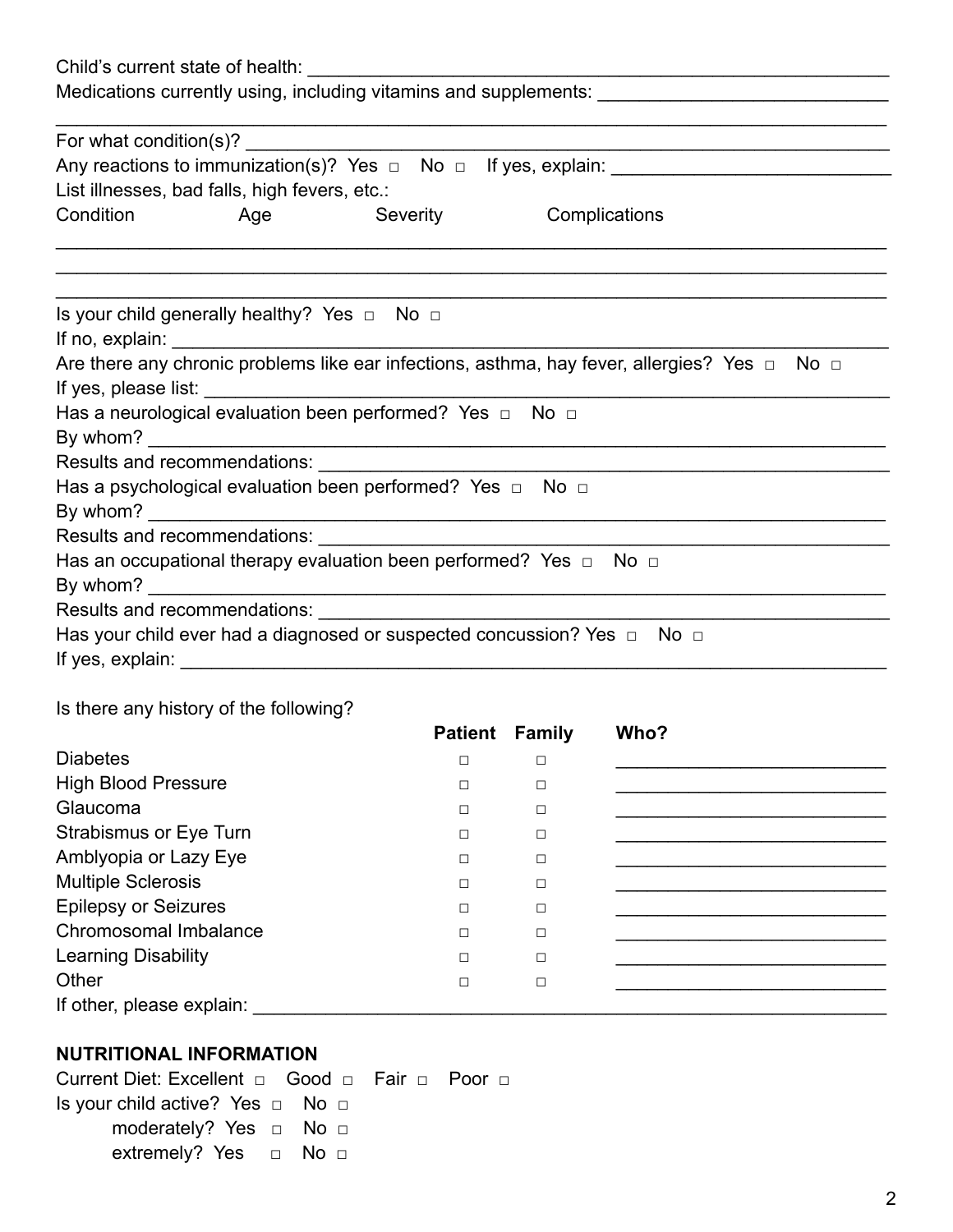| Are there periods of                                                                                                                                      |
|-----------------------------------------------------------------------------------------------------------------------------------------------------------|
| very high energy? Yes □ No □                                                                                                                              |
| very low energy? Yes □ No □                                                                                                                               |
|                                                                                                                                                           |
|                                                                                                                                                           |
| <b>DEVELOPMENTAL HISTORY</b>                                                                                                                              |
| Full-term pregnancy? Yes $\Box$ No $\Box$                                                                                                                 |
| Did the mother experience any health problems during the pregnancy? Yes $\Box$ No $\Box$                                                                  |
|                                                                                                                                                           |
| Normal birth? Yes no no                                                                                                                                   |
| Any complications before, during or immediately following delivery? Yes $\Box$ No $\Box$                                                                  |
|                                                                                                                                                           |
| Birth weight: Electronic State of the State of the State of the State of the State of the State of the State o<br>Were forceps used? Yes $\Box$ No $\Box$ |
| Was there ever any reason for concern over your child's general growth or development?                                                                    |
| Yes $\sqcap$ No $\sqcap$                                                                                                                                  |
| If yes, $why$ ?                                                                                                                                           |
| Did your child crawl (stomach on floor)? Yes □ No □ At what age? ______________________                                                                   |
|                                                                                                                                                           |
|                                                                                                                                                           |
| Was child active? Yes $\Box$ No $\Box$                                                                                                                    |
|                                                                                                                                                           |
| Was early speech clear to others? Yes $\Box$ No $\Box$                                                                                                    |
| Is speech clear now? Yes □ No □                                                                                                                           |
|                                                                                                                                                           |
| <b>VISUAL HISTORY</b>                                                                                                                                     |
| Has your child's vision been previously evaluated? Yes $\Box$ No $\Box$                                                                                   |
| If so, Doctor's Name:<br>Date of last evaluation:                                                                                                         |
|                                                                                                                                                           |
|                                                                                                                                                           |
| Were glasses, contact lenses, or other optical devices recommended? Yes $\Box$ No $\Box$                                                                  |
| If yes, what?                                                                                                                                             |
|                                                                                                                                                           |
| If not used, why not?                                                                                                                                     |
| Members of the family who have had visual problems:                                                                                                       |
| <b>Relationship to Patient</b><br>Problem<br>Age                                                                                                          |
|                                                                                                                                                           |
|                                                                                                                                                           |
|                                                                                                                                                           |
|                                                                                                                                                           |
|                                                                                                                                                           |
| <b>PRESENT SITUATION</b>                                                                                                                                  |
| Why do you feel your child needs a visual evaluation?                                                                                                     |
| How long has this problem/difficulty been observed?                                                                                                       |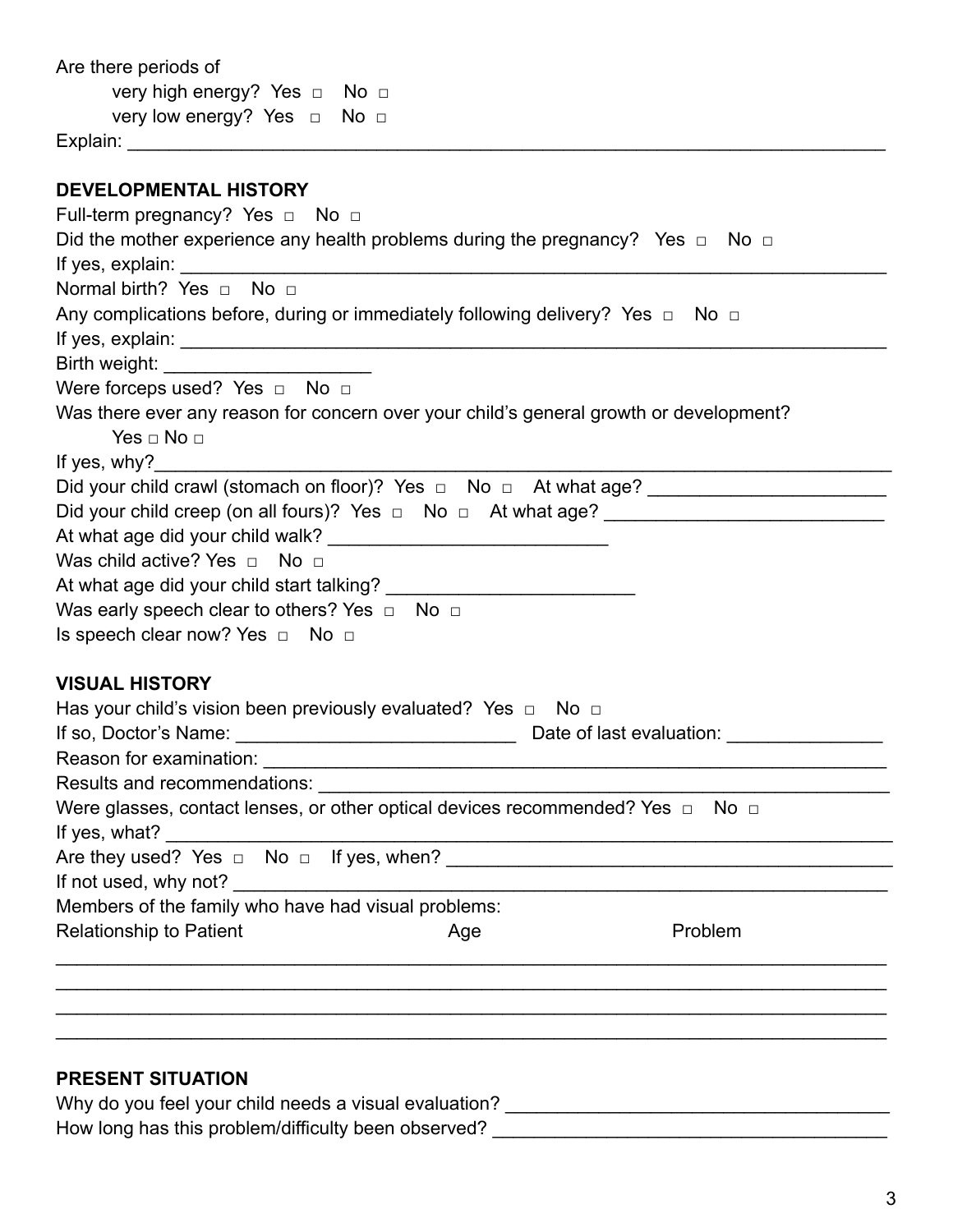Is there any evidence from the school, psychological, or other tests that indicates some visual malfunction may be present? Yes **□** No **□** If yes, what? \_\_\_\_\_\_\_\_\_\_\_\_\_\_\_\_\_\_\_\_\_\_\_\_\_\_\_\_\_\_\_\_\_\_\_\_\_\_\_\_\_\_\_\_\_\_\_\_\_\_\_\_\_\_\_\_\_\_\_\_\_\_\_\_\_\_\_\_\_\_

| Does your child report any of the following?:                         | <b>Yes</b> | <b>No</b> | If yes, when? |  |  |
|-----------------------------------------------------------------------|------------|-----------|---------------|--|--|
| <b>Headaches</b>                                                      | $\Box$     | □         |               |  |  |
| Blurred vision / focus goes in and out                                | П          | □         |               |  |  |
| Double vision                                                         | П          | □         |               |  |  |
| Eyes hurt                                                             | □          | □         |               |  |  |
| Eyes tired                                                            | □          | □         |               |  |  |
| Words move around on the page                                         | П          | □         |               |  |  |
| Motion sickness / car sickness                                        | □          | □         |               |  |  |
| <b>Dizziness</b>                                                      | □          | □         |               |  |  |
| List any other complaints your child makes concerning his/her vision: |            |           |               |  |  |

\_\_\_\_\_\_\_\_\_\_\_\_\_\_\_\_\_\_\_\_\_\_\_\_\_\_\_\_\_\_\_\_\_\_\_\_\_\_\_\_\_\_\_\_\_\_\_\_\_\_\_\_\_\_\_\_\_\_\_\_\_\_\_\_\_\_\_\_\_\_\_\_\_\_\_\_\_\_\_\_

| Have you or anyone else noticed the following?: Yes |        | <b>No</b> | If yes, when? |
|-----------------------------------------------------|--------|-----------|---------------|
| Eyes frequently reddened                            | $\Box$ | $\Box$    |               |
| Frequent eye rubbing                                | $\Box$ | $\Box$    |               |
| <b>Frequent styes</b>                               | П      | П         |               |
| Frowning                                            | $\Box$ | П         |               |
| Bothered by light                                   | $\Box$ | $\Box$    |               |
| <b>Frequent blinking</b>                            | $\Box$ | $\Box$    |               |
| Closing or covering one eye                         | П      | $\Box$    |               |
| Difficulty seeing distant objects                   | $\Box$ | $\Box$    |               |
| Head close to paper when reading or writing         | $\Box$ | $\Box$    |               |
| Avoids reading                                      | $\Box$ | П         |               |
| Prefers being read to                               | $\Box$ | П         |               |
| Tilts head when reading                             | $\Box$ | П         |               |
| Tilts head when writing                             | $\Box$ | $\Box$    |               |
| Moves head when reading                             | П      | $\Box$    |               |
| Confuses letter or words                            | $\Box$ | $\Box$    |               |
| Reverses letter or words                            | $\Box$ | $\Box$    |               |
| Confuses right and left                             | П      | П         |               |
| Skips, rereads or omits words                       | $\Box$ | П         |               |
| Loses place while reading                           | $\Box$ | $\Box$    |               |
| Vocalizes when reading silently                     | $\Box$ | $\Box$    |               |
| Reads slowly                                        | $\Box$ | $\Box$    |               |
| Uses finger as a marker                             | $\Box$ | $\Box$    |               |
| Poor reading comprehension                          | $\Box$ | $\Box$    |               |
| Comprehension decreases over time                   | П      | П         |               |
| Writes or prints poorly                             | $\Box$ | $\Box$    |               |
| Writes neatly but slowly                            | $\Box$ | $\Box$    |               |
| Does not support paper when writing                 | $\Box$ | $\Box$    |               |
| Awkward or immature pencil grip                     | $\Box$ | $\Box$    |               |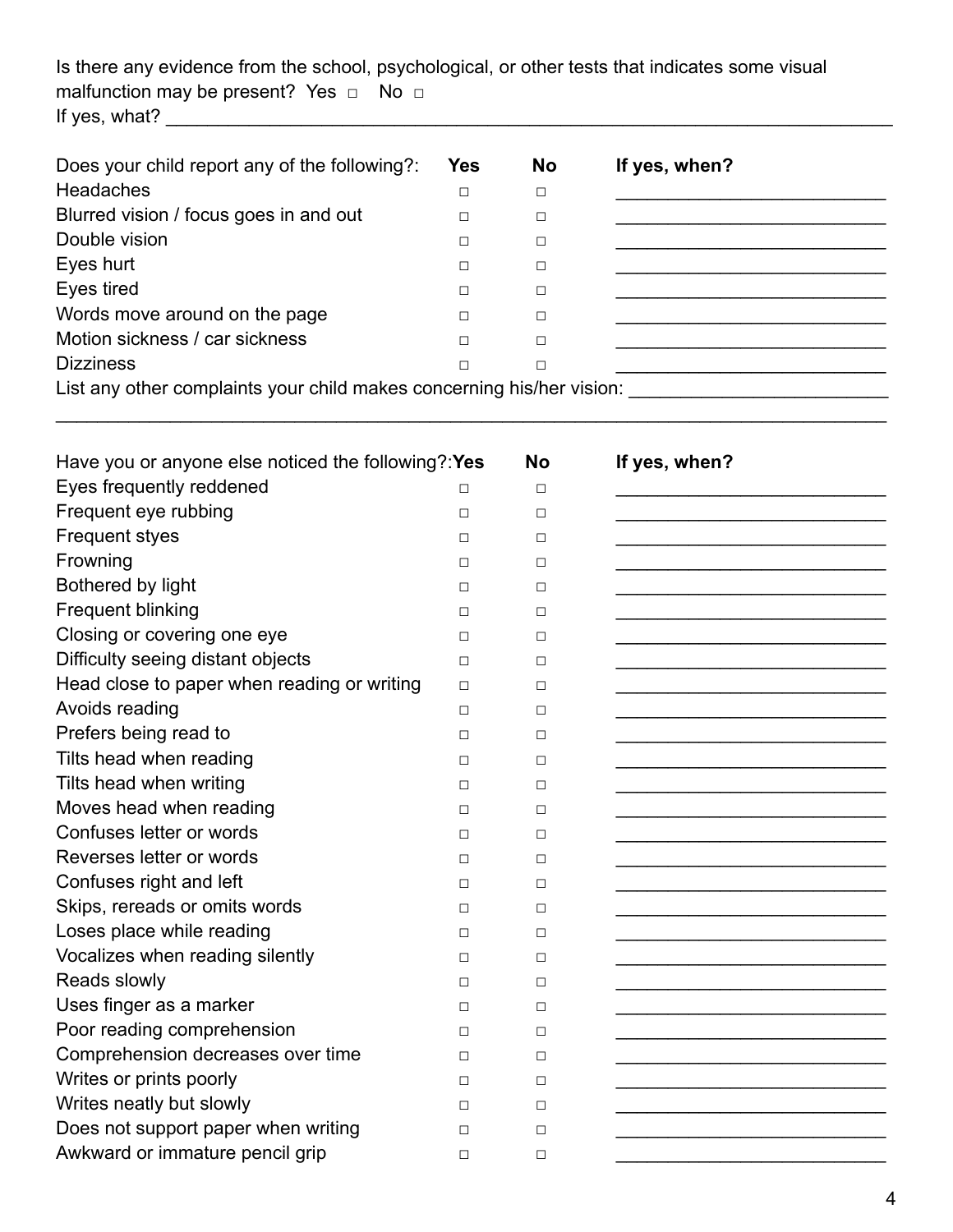| <b>Frequent erasures</b>                                                                                                                                                                                                                                                                                                                                                                                                                | □      | $\Box$ |                                                                                                                        |
|-----------------------------------------------------------------------------------------------------------------------------------------------------------------------------------------------------------------------------------------------------------------------------------------------------------------------------------------------------------------------------------------------------------------------------------------|--------|--------|------------------------------------------------------------------------------------------------------------------------|
| <b>Tires easily</b>                                                                                                                                                                                                                                                                                                                                                                                                                     | ◻      | $\Box$ |                                                                                                                        |
| Difficulty copying from chalkboard                                                                                                                                                                                                                                                                                                                                                                                                      | $\Box$ | $\Box$ |                                                                                                                        |
| Difficulty recognizing same word                                                                                                                                                                                                                                                                                                                                                                                                        |        |        |                                                                                                                        |
| on different page                                                                                                                                                                                                                                                                                                                                                                                                                       | ◻      | $\Box$ |                                                                                                                        |
| Poor word attack skills                                                                                                                                                                                                                                                                                                                                                                                                                 | ◻      | $\Box$ |                                                                                                                        |
| Difficulty with memory                                                                                                                                                                                                                                                                                                                                                                                                                  | П      | $\Box$ |                                                                                                                        |
| Remembers better what hears than sees                                                                                                                                                                                                                                                                                                                                                                                                   | ◻      | $\Box$ |                                                                                                                        |
| Responds better orally than by writing                                                                                                                                                                                                                                                                                                                                                                                                  | □      | □      |                                                                                                                        |
| Seems to know material, but does                                                                                                                                                                                                                                                                                                                                                                                                        |        |        |                                                                                                                        |
| poorly on tests                                                                                                                                                                                                                                                                                                                                                                                                                         | П      | $\Box$ |                                                                                                                        |
| Dislikes / avoids near tasks                                                                                                                                                                                                                                                                                                                                                                                                            | ◻      | $\Box$ |                                                                                                                        |
| Short attention span / loses interest                                                                                                                                                                                                                                                                                                                                                                                                   | ◻      | $\Box$ | <u> 1989 - Johann John Stone, mars eta bainar eta baina eta hiri eta baina eta baina eta baina eta baina eta bain</u>  |
| Poor large motor coordination                                                                                                                                                                                                                                                                                                                                                                                                           | ◻      | $\Box$ |                                                                                                                        |
| Poor fine motor coordination                                                                                                                                                                                                                                                                                                                                                                                                            | П      | $\Box$ |                                                                                                                        |
| Difficulty with scissors / small hand tools                                                                                                                                                                                                                                                                                                                                                                                             | п      | □      | <u> 1989 - Johann John Harry Harry Harry Harry Harry Harry Harry Harry Harry Harry Harry Harry Harry Harry Harry H</u> |
| Dislikes / avoids sports                                                                                                                                                                                                                                                                                                                                                                                                                | П      | П      |                                                                                                                        |
| Difficulty catching / hitting a ball                                                                                                                                                                                                                                                                                                                                                                                                    | П      | $\Box$ |                                                                                                                        |
| Does your child spend time playing video games? Yes $\Box$ No $\Box$<br>If yes, how much time daily?<br>How often?<br>Does your child have a phone, tablet, or ipad? (circle which)<br>Are there any activities your child would like to participate in, but doesn't? _____________________<br>Please explain:<br><u> 1980 - Johann John Stein, marwolaeth a bhaile an t-Alban Stein an t-Alban Stein ann an t-Alban Stein an t-Alb</u> |        |        |                                                                                                                        |
| <b>SCHOOL</b><br>Does your child like school? Yes $\Box$ No $\Box$<br>Has your child changed schools often? Yes □ No □                                                                                                                                                                                                                                                                                                                  |        |        |                                                                                                                        |
| Has a grade been repeated? Yes $\Box$ No $\Box$<br>If yes, which and why?<br><u> 1989 - Johann Barbara, martxa alemaniar a</u><br>Does your child seem to be under tension/extreme pressure when doing school work? Yes □<br>No <sub>1</sub><br>Has your child had any special tutoring, therapy, and/or remedial assistance? Yes $\Box$ No $\Box$<br>If yes, when? $\overline{\phantom{a}}$                                            |        |        |                                                                                                                        |
|                                                                                                                                                                                                                                                                                                                                                                                                                                         |        |        |                                                                                                                        |
|                                                                                                                                                                                                                                                                                                                                                                                                                                         |        |        |                                                                                                                        |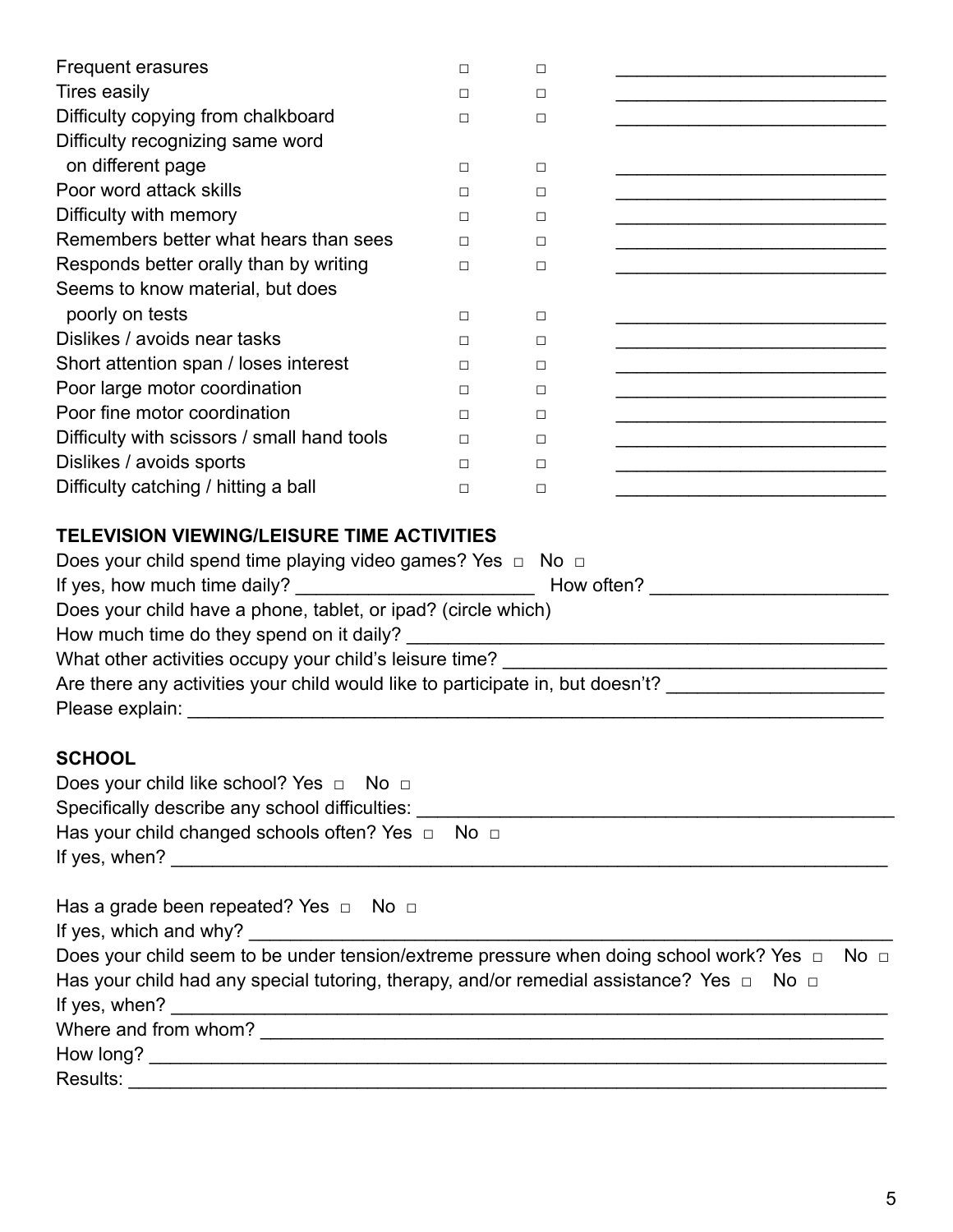| Does your child like to read? Yes □ No □<br>Voluntarily? Yes □ No □                                                                                                                                                                  |
|--------------------------------------------------------------------------------------------------------------------------------------------------------------------------------------------------------------------------------------|
| Does your child read for pleasure? Yes $\Box$ No $\Box$                                                                                                                                                                              |
| What is your child's attitude toward reading, school, his/her teachers, and peers?                                                                                                                                                   |
| Overall schoolwork is: above average $\Box$ average $\Box$ below average $\Box$                                                                                                                                                      |
| Which subject are:                                                                                                                                                                                                                   |
|                                                                                                                                                                                                                                      |
|                                                                                                                                                                                                                                      |
|                                                                                                                                                                                                                                      |
| Does your child need to spend a lot of time/effort to maintain this level of performance?                                                                                                                                            |
| Yes $\Box$ No $\Box$                                                                                                                                                                                                                 |
| How much time on average does your child spend each day on homework assignments?                                                                                                                                                     |
| To what extent do you assist your child with homework? __________________________                                                                                                                                                    |
| Do you feel your child is achieving up to potential? Yes $\Box$ No $\Box$                                                                                                                                                            |
| Does the teacher feel your child is achieving up to potential? Yes $\Box$ No $\Box$                                                                                                                                                  |
| <b>GENERAL BEHAVIOR</b>                                                                                                                                                                                                              |
| Are there any behavior problems at school? Yes $\Box$ No $\Box$                                                                                                                                                                      |
| If yes, what?                                                                                                                                                                                                                        |
| Are there any behavior problems at home? Yes $\Box$ No $\Box$                                                                                                                                                                        |
| What causes these problems?                                                                                                                                                                                                          |
| Child's reaction to fatigue? sag $\Box$ irritable $\Box$ other $\Box$                                                                                                                                                                |
| Child's reaction to tension? avoidance $\Box$ irritable $\Box$ other $\Box$                                                                                                                                                          |
| Does your child say and/or do things impulsively? Yes $\Box$ No $\Box$                                                                                                                                                               |
| Is your child in constant motion? Yes $\Box$ No $\Box$                                                                                                                                                                               |
| Can your child sit still for long periods? Yes $\Box$ No $\Box$                                                                                                                                                                      |
| <b>FAMILY AND HOME</b>                                                                                                                                                                                                               |
| Please indicate which adult(s) he/she lives with? Mother $\Box$ Father $\Box$ Stepmother $\Box$                                                                                                                                      |
| Stepfather $\Box$ Foster Parents $\Box$ Adoptive Parents $\Box$ Grandmother $\Box$ Grandfather $\Box$                                                                                                                                |
| Aunt □ Uncle □ Other Caretaker (please specify): ______________________________                                                                                                                                                      |
| Does your child spend time with any other person, not in the home? Yes $\Box$<br>No <sub>1</sub>                                                                                                                                     |
| Please explain:                                                                                                                                                                                                                      |
| Has your child ever been through a traumatic family situation (such as divorce, parental loss,                                                                                                                                       |
| separation, severe parental illness)? Yes □ No □<br>If yes, at what age: _________                                                                                                                                                   |
| Does your child seem to have adjusted? Yes $\Box$ No $\Box$                                                                                                                                                                          |
| Was counseling /therapy undertaken? Yes $\Box$ No $\Box$                                                                                                                                                                             |
| If yes, is it on-going? Yes □ No □                                                                                                                                                                                                   |
| Is family life stable at this time? Yes $\Box$ No $\Box$                                                                                                                                                                             |
| If no, please explain: <b>container the set of the set of the set of the set of the set of the set of the set of the set of the set of the set of the set of the set of the set of the set of the set of the set of the set of t</b> |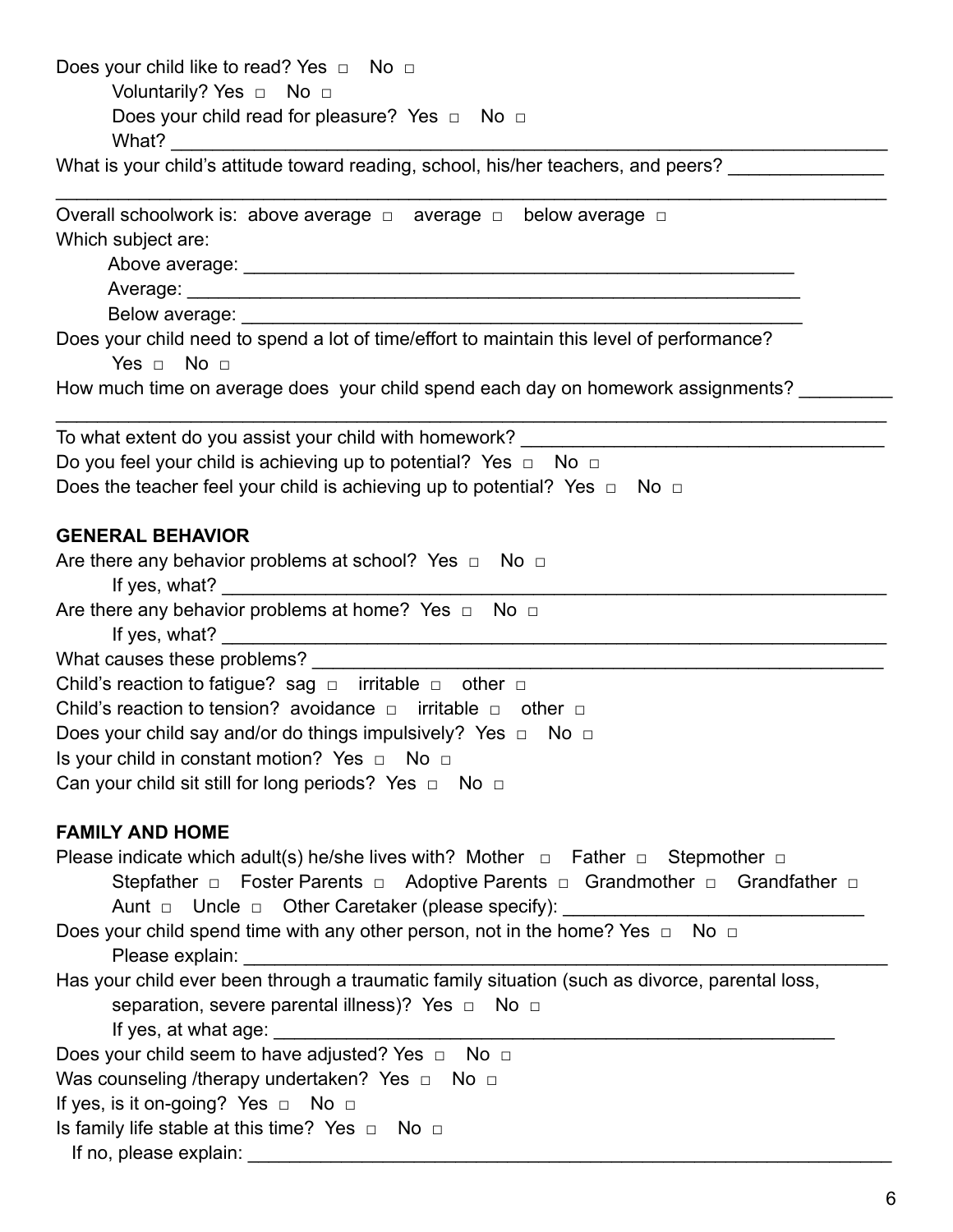How does your child get along with:

| Parents/other caretakers?                                                                            |
|------------------------------------------------------------------------------------------------------|
| Siblings?                                                                                            |
| Classmates in school?                                                                                |
| Playmates at home?                                                                                   |
| Did the father or anyone in the father's family have a learning problem? Yes $\Box$ No $\Box$        |
| If yes, $who?$                                                                                       |
| Did the mother or anyone in the mother's family have a learning problem? Yes $\Box$ No $\Box$        |
| If yes, who?                                                                                         |
| Do any, or did any, of the other children in the family have learning problems? Yes $\Box$ No $\Box$ |
| If yes, who?                                                                                         |
| To what extent?                                                                                      |
|                                                                                                      |

#### GIVE A BRIEF DESCRIPTION OF YOUR CHILD AS A PERSON: \_\_\_\_\_\_\_\_\_\_\_\_\_\_\_\_\_\_\_\_\_\_\_\_\_\_\_\_

# IS THERE ANY OTHER INFORMATION YOU FEEL WOULD BE HELPFUL/IMPORTANT IN OUR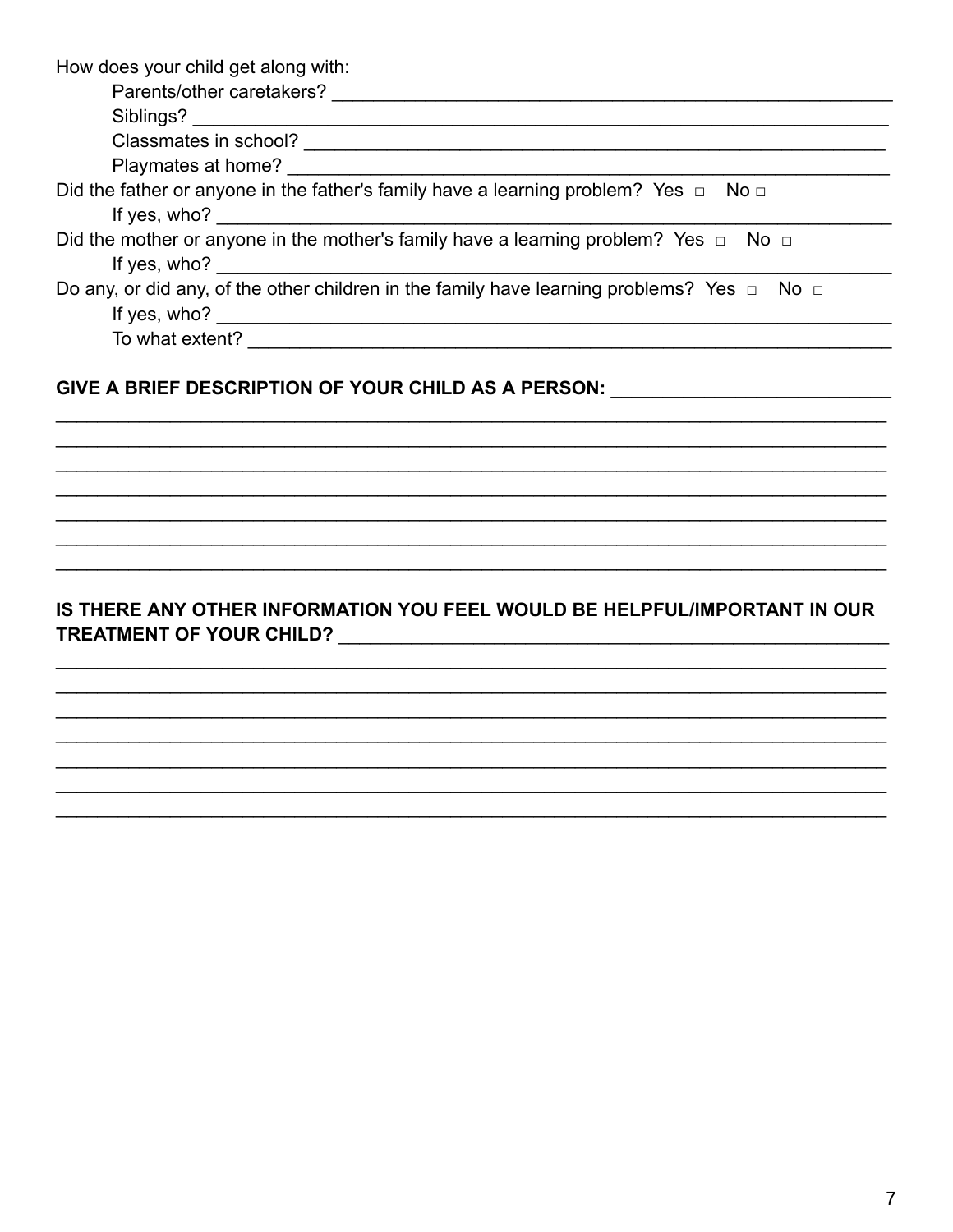### **IT IS OFTEN BENEFICIAL TO US TO DISCUSS EXAMINATION RESULTS AND TO EXCHANGE INFORMATION WITH YOUR CHILD'S SCHOOL AND/OR OTHER PROFESSIONALS INVOLVED IN HIS/HER CARE. PLEASE SIGN BELOW TO AUTHORIZE THIS EXCHANGE OF INFORMATION.**

I agree to permit information from, or copies of, my child's examination records to be forwarded to my child's school, other health care providers upon their written request or upon the recommendation of Cypress Vision Therapy when it is necessary for the treatment of my child's visual condition. I authorize Dr. Pitts and Cypress Vision Therapy to exchange information with my child's school and other professionals involved in my child's care, by means of my signature below. This authorization shall be considered valid throughout the duration of treatment.

| Signature                                                                                                                                                          | Date                                                                                                                                                                                                                           |
|--------------------------------------------------------------------------------------------------------------------------------------------------------------------|--------------------------------------------------------------------------------------------------------------------------------------------------------------------------------------------------------------------------------|
| I hereby give my permission to Cypress Vision Therapy to treat                                                                                                     |                                                                                                                                                                                                                                |
|                                                                                                                                                                    | (Child's Name)                                                                                                                                                                                                                 |
| Parent's or Guardian's Signature                                                                                                                                   | Date                                                                                                                                                                                                                           |
| INFORMATION AND REPORTS FROM YOUR CHILD'S EXAMS MAY BE EMAILED TO YOU, PLEASE<br>SIGN BELOW TO AUTHORIZE US TO EMAIL YOU MEDICAL INFORMATION REGARDING YOUR CHILD. |                                                                                                                                                                                                                                |
|                                                                                                                                                                    |                                                                                                                                                                                                                                |
| Signature                                                                                                                                                          | Date                                                                                                                                                                                                                           |
| I have read and understood the consent and patient release forms above and agree to abide by their<br>terms.                                                       |                                                                                                                                                                                                                                |
|                                                                                                                                                                    | Date: the contract of the contract of the contract of the contract of the contract of the contract of the contract of the contract of the contract of the contract of the contract of the contract of the contract of the cont |
| <b>Guarantor's Signature:</b>                                                                                                                                      | Date:                                                                                                                                                                                                                          |